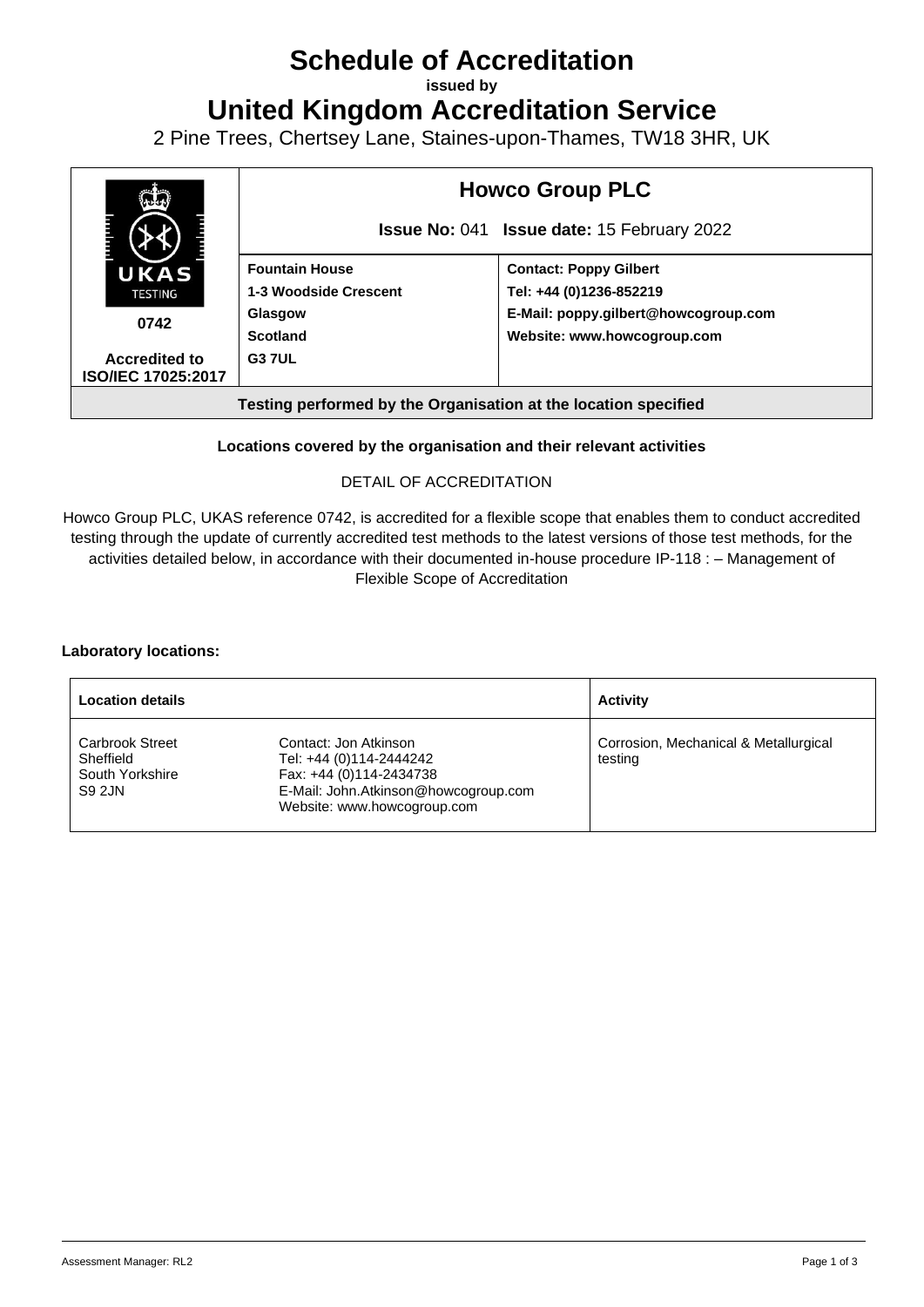| UKAS<br><b>TESTING</b><br>0742<br><b>Accredited to</b><br><b>ISO/IEC 17025:2017</b> | <b>Schedule of Accreditation</b><br>issued by<br><b>United Kingdom Accreditation Service</b><br>2 Pine Trees, Chertsey Lane, Staines-upon-Thames, TW18 3HR, UK |  |
|-------------------------------------------------------------------------------------|----------------------------------------------------------------------------------------------------------------------------------------------------------------|--|
|                                                                                     | <b>Howco Group PLC</b><br><b>Issue No: 041 Issue date: 15 February 2022</b>                                                                                    |  |
| Testing performed by the Organisation at the locations specified                    |                                                                                                                                                                |  |

| Materials/Products tested                   | Type of test/Properties<br>measured/Range of measurement                 | Standard specifications/<br>Equipment/Techniques used                                                                   |
|---------------------------------------------|--------------------------------------------------------------------------|-------------------------------------------------------------------------------------------------------------------------|
| METALS, ALLOYS and<br><b>METAL PRODUCTS</b> | <b>Corrosion Tests</b>                                                   |                                                                                                                         |
| Stainless steels                            | Resistance to pitting corrosion                                          | ASTM G48 - Method A                                                                                                     |
|                                             | Intergranular attack                                                     | ASTM G28 - Method A                                                                                                     |
|                                             | <b>Mechanical Tests</b>                                                  |                                                                                                                         |
| Steel, Stainless steel and Ni<br>alloy      | Impact:<br>Izod                                                          | <b>BS 131 Part 1</b>                                                                                                    |
|                                             | Charpy (U and V-notch)<br>(Temperatures -196°C<br>and -145°C to ambient) | <b>BS EN ISO 148-1</b><br><b>ASTM E23</b><br>ASTM A370                                                                  |
|                                             | Lateral expansion and percent shear                                      | <b>BS EN ISO 148-1</b><br>ASTM E23                                                                                      |
|                                             | Tensile<br>(Forces up to 250 kN)                                         | BS EN ISO 6892-1 Method B<br>ASTM A370<br><b>ASTM E8/E8M</b>                                                            |
|                                             | <b>Hardness</b><br>Rockwell (B and C Scales)                             | <b>ASTM E18</b>                                                                                                         |
|                                             | <b>Brinell (HBW 10/3000)</b>                                             | <b>BS EN ISO 6506-1</b><br>ASTM E10                                                                                     |
|                                             | <b>Metallurgical Tests</b>                                               |                                                                                                                         |
|                                             | Grain size                                                               | <b>BS EN ISO 643</b><br>ASTM E112 (comparative method)<br><b>ASTM E1181</b><br>API 6A718 §4.2.2.2<br>API 6ACRA §4.4.2.2 |
|                                             | Inclusion content                                                        | ASTM E45 Methods A & D                                                                                                  |
|                                             | Macro assessment                                                         | <b>ASTM A604/A604M</b><br>ASTM E381<br>API 6A718 §4.2.1.2<br>API 6ACRA §4.2.1.2                                         |
|                                             |                                                                          |                                                                                                                         |

## DETAIL OF ACCREDITATION